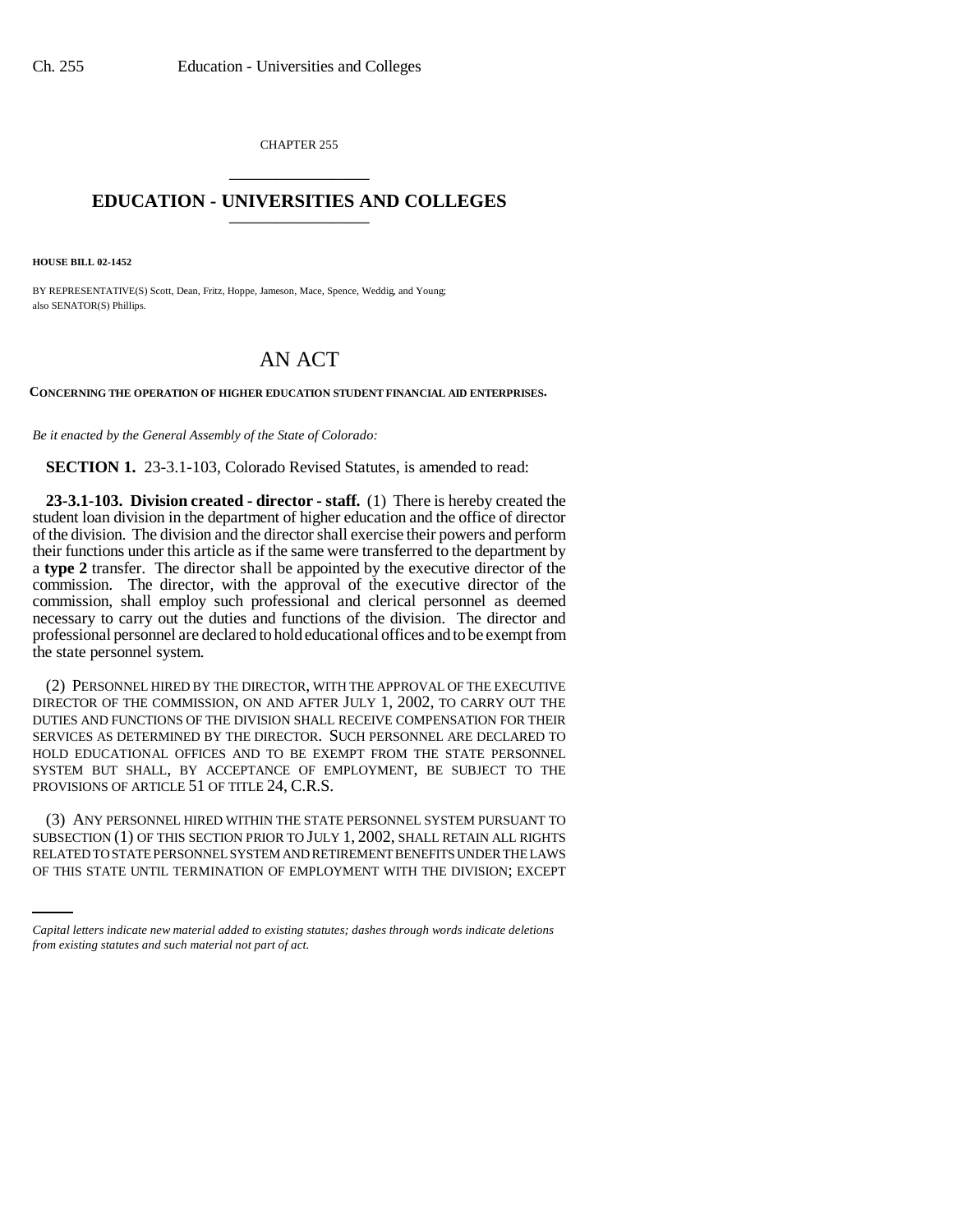THAT, IF SUCH PERSONNEL ACCEPT A PROMOTION, A VOLUNTARY DEMOTION, OR A TRANSFER FOR PURPOSES OF A CHANGE OF DUTIES PERFORMED FOR THE BENEFIT OF THE DIVISION, SUCH PERSONNEL SHALL BECOME EXEMPT FROM THE STATE PERSONNEL SYSTEM. NOTHING IN THIS SUBSECTION (3) SHALL PROHIBIT PERSONNEL HIRED PRIOR TO JULY 1, 2002, FROM CONTINUING MEMBERSHIP IN THE PUBLIC EMPLOYEES' RETIREMENT ASSOCIATION PURSUANT TO THE PROVISIONS OF ARTICLE 51 OF TITLE 24, C.R.S., WITH ALL ATTENDANT RIGHTS AND DUTIES.

**SECTION 2.** 23-3.1-104 (2) (e) and (2) (m), Colorado Revised Statutes, are amended to read:

#### **23-3.1-104. Duties and powers of division.** (2) The division may:

(e) Enter into contracts and guarantee agreements with approved lenders, approved institutions of higher education, state and federal governmental agencies, and corporations, including agreements for federal insurance of losses resulting from death, default, bankruptcy, or total and permanent disability of borrowers. Contracts with corporations to provide services shall clearly specify the role and duties of such corporations AND MAY BE ENTERED INTO WITHOUT REGARD TO THE PROVISIONS OF THE "PROCUREMENT CODE", ARTICLES 101 TO 112 OF TITLE 24, C.R.S., WITHOUT REGARD TO THE PROVISIONS OF SECTION 17-24-111, C.R.S., AND WITHOUT REGARD TO THE PROVISIONS OF PART 11 OF ARTICLE 30 OF TITLE 24, C.R.S.

(m) Make and enter into contracts and all other instruments necessary or convenient for the exercise of its powers and functions pursuant to this part 1 WITHOUT REGARD TO THE PROVISIONS OF THE "PROCUREMENT CODE", ARTICLES 101 TO 112 OF TITLE 24, C.R.S., WITHOUT REGARD TO THE PROVISIONS OF SECTION 17-24-111, C.R.S., AND WITHOUT REGARD TO THE PROVISIONS OF PART 11 OF ARTICLE 30 OF TITLE 24, C.R.S.

#### **SECTION 3.** 23-5-101.5 (2) (a), Colorado Revised Statutes, is amended to read:

### **23-5-101.5. Enterprise status of auxiliary facilities.** (2) As used in this article:

(a) "Auxiliary facility" means any student or faculty housing facility, student or faculty dining facility, recreational facility, student activities facility, child care facility, continuing education facility or activity, intercollegiate athletic facility or activity, health facility, college store, or student or faculty parking facility or any similar facility or activity which has been historically managed, and was accounted for in institutional financial statements prepared for fiscal year 1991-92, as a self-supporting facility or activity, including any additions to and any extensions or replacements of any such facility on any campus under the control of the governing board managing such facility. "AUXILIARY FACILITY" SHALL ALSO MEAN ANY ACTIVITY UNDERTAKEN BY THE GOVERNING BOARD OF ANY STATE-SUPPORTED INSTITUTION OF HIGHER EDUCATION AS AN ELIGIBLE LENDER PARTICIPANT PURSUANT TO PARTS 1 AND 2 OF ARTICLE 3.1 OF THIS TITLE.